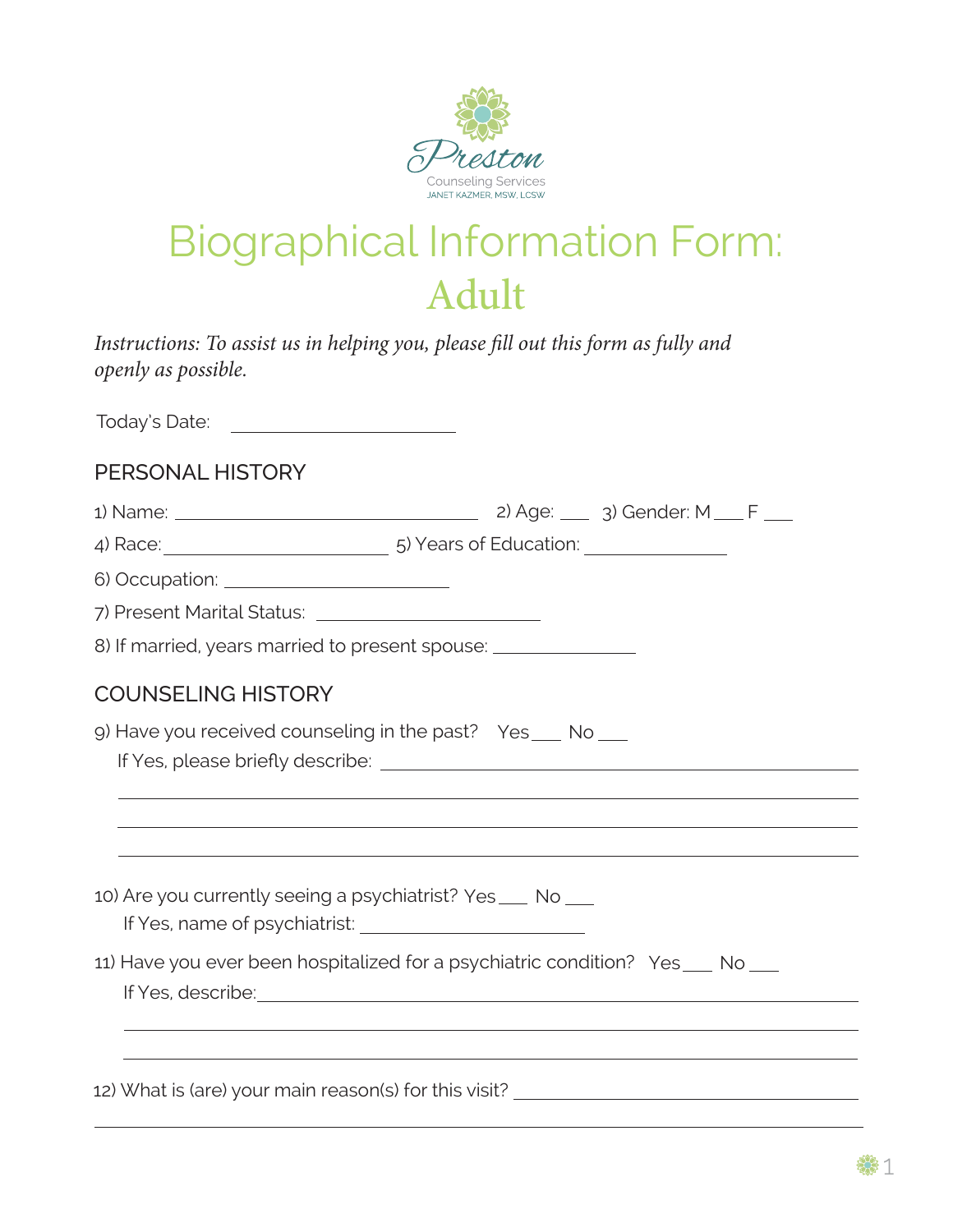| 13) How long has this problem persisted (from #12)? ____________________________                                                                                                                                                                                                                                                                                                                                                      |
|---------------------------------------------------------------------------------------------------------------------------------------------------------------------------------------------------------------------------------------------------------------------------------------------------------------------------------------------------------------------------------------------------------------------------------------|
| 14) Under what conditions do your problems usually get worse? __________________<br><u> 1989 - Johann Stoff, amerikansk politiker (d. 1989)</u>                                                                                                                                                                                                                                                                                       |
| 15) Under what conditions are your problems usually improved? __________________                                                                                                                                                                                                                                                                                                                                                      |
| 16) How did you hear about this clinic, or who referred you?<br><u>Letter don't</u>                                                                                                                                                                                                                                                                                                                                                   |
| 17) Name and address of your primary physician:                                                                                                                                                                                                                                                                                                                                                                                       |
|                                                                                                                                                                                                                                                                                                                                                                                                                                       |
| Address/Phone: 2008 and 2008 and 2008 and 2008 and 2008 and 2008 and 2008 and 2008 and 2008 and 200                                                                                                                                                                                                                                                                                                                                   |
| 18) List any major illnesses and/or operations you have had: ____________________                                                                                                                                                                                                                                                                                                                                                     |
| 19) List any physical concerns you are having at present (e.g., high blood pressure,<br>20) When was your most recent complete physical exam? __________________________                                                                                                                                                                                                                                                              |
|                                                                                                                                                                                                                                                                                                                                                                                                                                       |
| 21) On average how many hours of sleep do you get daily?<br><u>examples</u> and ally?<br>22) Do you have trouble falling asleep at night? Yes ___ No ___<br>If Yes, describe: <u>contact the set of the set of the set of the set of the set of the set of the set of the set of the set of the set of the set of the set of the set of the set of the set of the set of the set of the set </u>                                      |
| 23) Have you gained/lost over ten pounds in the past year? Yes ___ No ___                                                                                                                                                                                                                                                                                                                                                             |
| Gained ____ Lost ____                                                                                                                                                                                                                                                                                                                                                                                                                 |
| If Yes, was the gain/loss on purpose? Yes ___ No ___                                                                                                                                                                                                                                                                                                                                                                                  |
| 24) Describe your appetite (during the past week):<br>Poor appetite ____ Average appetite ____ Large appetite ___                                                                                                                                                                                                                                                                                                                     |
| 25) What medications (and dosages) are you taking at present, and for what purpose?                                                                                                                                                                                                                                                                                                                                                   |
| Medication<br>Purpose                                                                                                                                                                                                                                                                                                                                                                                                                 |
| <u> 1980 - Johann Stoff, deutscher Stoff, der Stoff, der Stoff, der Stoff, der Stoff, der Stoff, der Stoff, der S</u><br><u> 1989 - Johann Stein, mars an de Frankrik (f. 1989)</u><br><u> 1989 - Johann Stoff, deutscher Stoffen und der Stoffen und der Stoffen und der Stoffen und der Stoffen und der</u><br><u> 1989 - Johann Barn, mars ann an t-Amhain Aonaich an t-Aonaich an t-Aonaich ann an t-Aonaich ann an t-Aonaich</u> |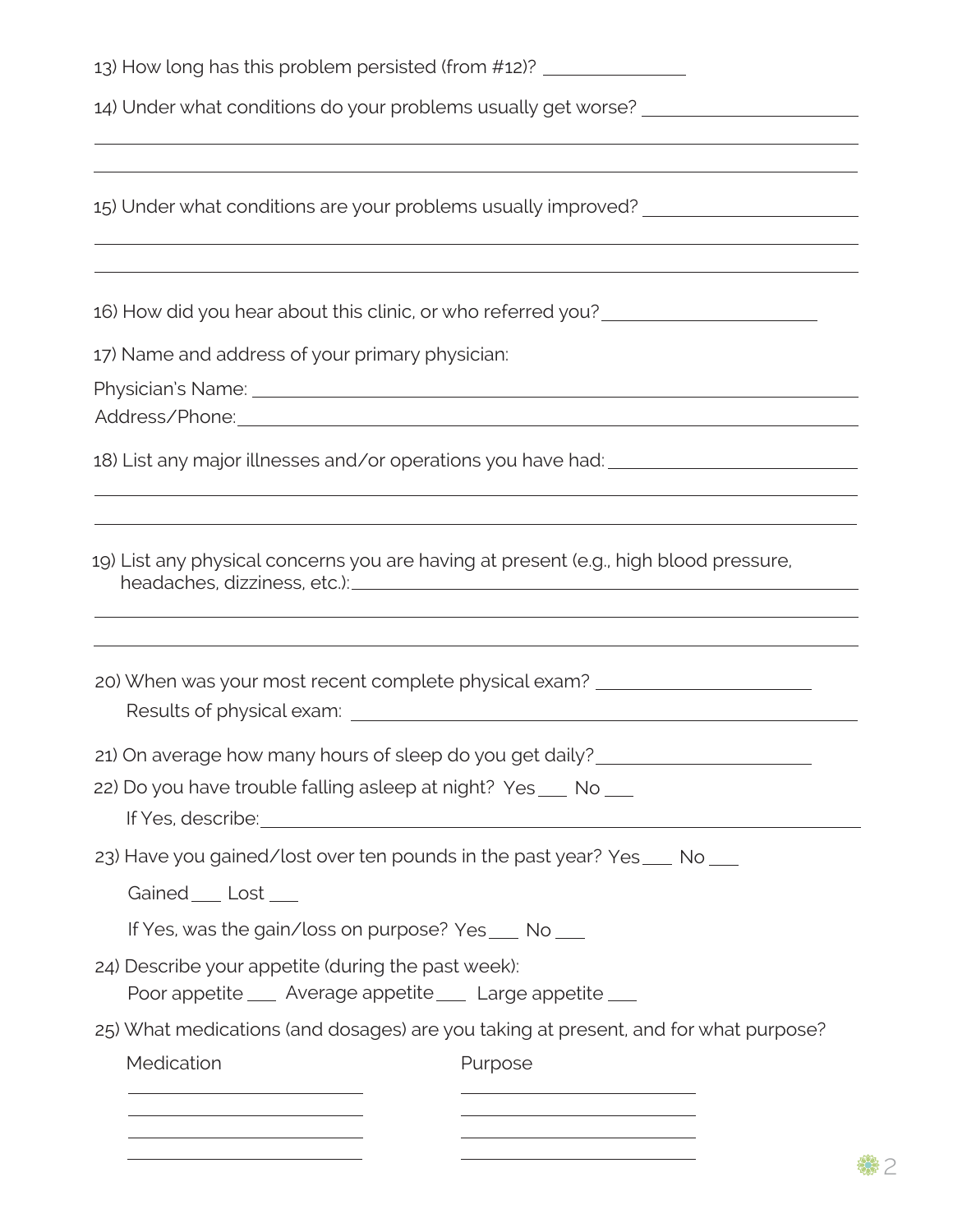26) Please list past medication trials and dosage:

| 27) What is your present religious affiliation?<br>Catholic___<br>Jewish<br>Protestant ____(specify denomination if any): __________________________________                                                                                                                                                                     |                |   |                |   |           |                |                            |                                                                                    |
|----------------------------------------------------------------------------------------------------------------------------------------------------------------------------------------------------------------------------------------------------------------------------------------------------------------------------------|----------------|---|----------------|---|-----------|----------------|----------------------------|------------------------------------------------------------------------------------|
| None, but I believe in God ___<br>Atheist or Agnostic ____<br>Other (please specify):                                                                                                                                                                                                                                            |                |   |                |   |           |                |                            |                                                                                    |
| 28) How important is religious commitment to you?<br>Unimportant Average Importance<br>1                                                                                                                                                                                                                                         |                |   |                |   | 2 3 4 5 6 | 7              | <b>Extremely Important</b> |                                                                                    |
| 29) Mother's age: Father's Age: 1986                                                                                                                                                                                                                                                                                             |                |   |                |   |           |                |                            |                                                                                    |
| 30) If your parents separated or divorced, how old were you then?                                                                                                                                                                                                                                                                |                |   |                |   |           |                |                            |                                                                                    |
| 31) Number of brother(s) _________ Their ages: _________________________________<br>32) Number of sister(s) ________ Their ages: ___________________________________<br>33) I was child number __ in a family of __ children.<br>34) Were you adopted or raised with parents other than your natural parents?<br>$Yes$ No $\_\_$ |                |   |                |   |           |                |                            |                                                                                    |
| 35) Briefly describe your relationship with your brothers and/or sisters:                                                                                                                                                                                                                                                        |                |   |                |   |           |                |                            |                                                                                    |
|                                                                                                                                                                                                                                                                                                                                  |                |   |                |   |           |                |                            |                                                                                    |
| 36) Which of the following best describes the family in which you grew up?                                                                                                                                                                                                                                                       |                |   |                |   |           |                |                            |                                                                                    |
| Warm and accepting                                                                                                                                                                                                                                                                                                               |                |   | Average        |   |           |                | Hostile and fighting       |                                                                                    |
|                                                                                                                                                                                                                                                                                                                                  | 2              | 3 | $\overline{4}$ | 5 | 6         | 7              | 8                          | 9                                                                                  |
|                                                                                                                                                                                                                                                                                                                                  |                |   |                |   |           |                |                            | 37) Which of the following best describes the way in which your family raised you? |
| Allowed me to be<br>very independent                                                                                                                                                                                                                                                                                             |                |   | Average        |   |           |                | Attempted to<br>control me |                                                                                    |
|                                                                                                                                                                                                                                                                                                                                  | $\overline{2}$ | 3 | 4              | 5 | 6         | $\overline{7}$ | 8                          | 9                                                                                  |
| Your Mother (or mother substitute)                                                                                                                                                                                                                                                                                               |                |   |                |   |           |                |                            |                                                                                    |

and the control of the control of the control of the control of the control of the control of the control of the

38) Briefly describe your mother: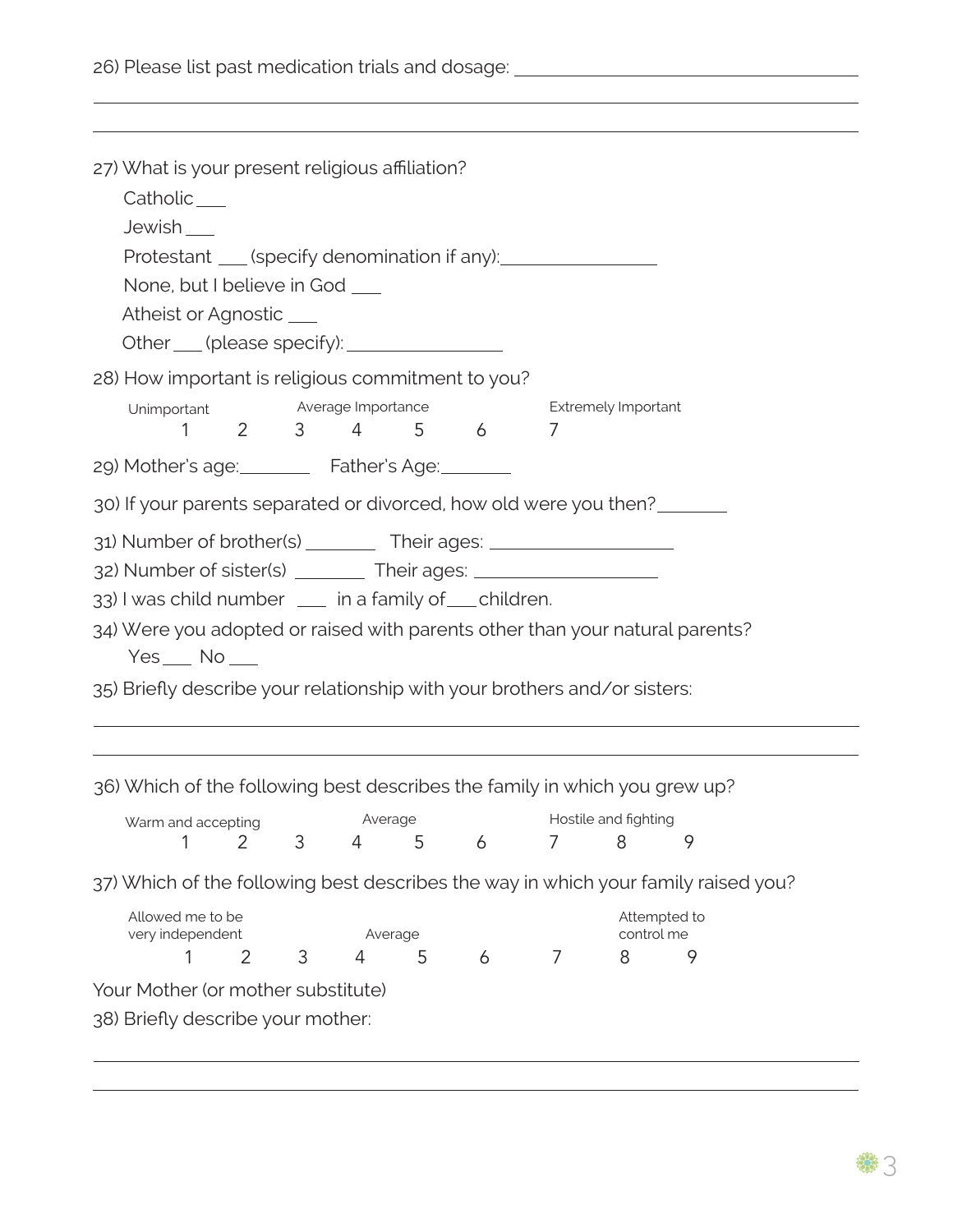| 39) How did she discipline you? |  |  |  |
|---------------------------------|--|--|--|
|                                 |  |  |  |

| 40) How did she reward you? |  |
|-----------------------------|--|
|-----------------------------|--|

41) How much time did she spend with you when you were a child?

Much \_\_ Average \_\_ Little

42) Your mother's occupation when you were a child:

Stayed home Worked outside part-time Worked outside full-time

43) How did you get along with your mother when you were a child?

Poorly \_\_ Average \_\_ Well

44) How do you get along with your mother now?

Poorly \_\_ Average \_\_ Well

45) Did your mother have any problems (e.g., alcoholism, violence, etc.) that may have affected your childhood development? Yes No

|  | If yes, please describe: |
|--|--------------------------|
|  |                          |

If yes, please describe: 46) Is there anything unusual about your relationship with your mother? Yes No

47) Describe overall how your mother treated the following people as you were growing up (Circle one answer for each) :

| Your Mother's Treatment of: Poor |  |  | Average | Excellent |  |
|----------------------------------|--|--|---------|-----------|--|
| 1) You                           |  |  |         |           |  |
| 2) Your Family                   |  |  |         |           |  |
| 3) Your Father                   |  |  |         |           |  |

Your Father (or father substitute)

48) Briefly describe your father:

| 49) How did he discipline you? |  |  |  |  |
|--------------------------------|--|--|--|--|
|--------------------------------|--|--|--|--|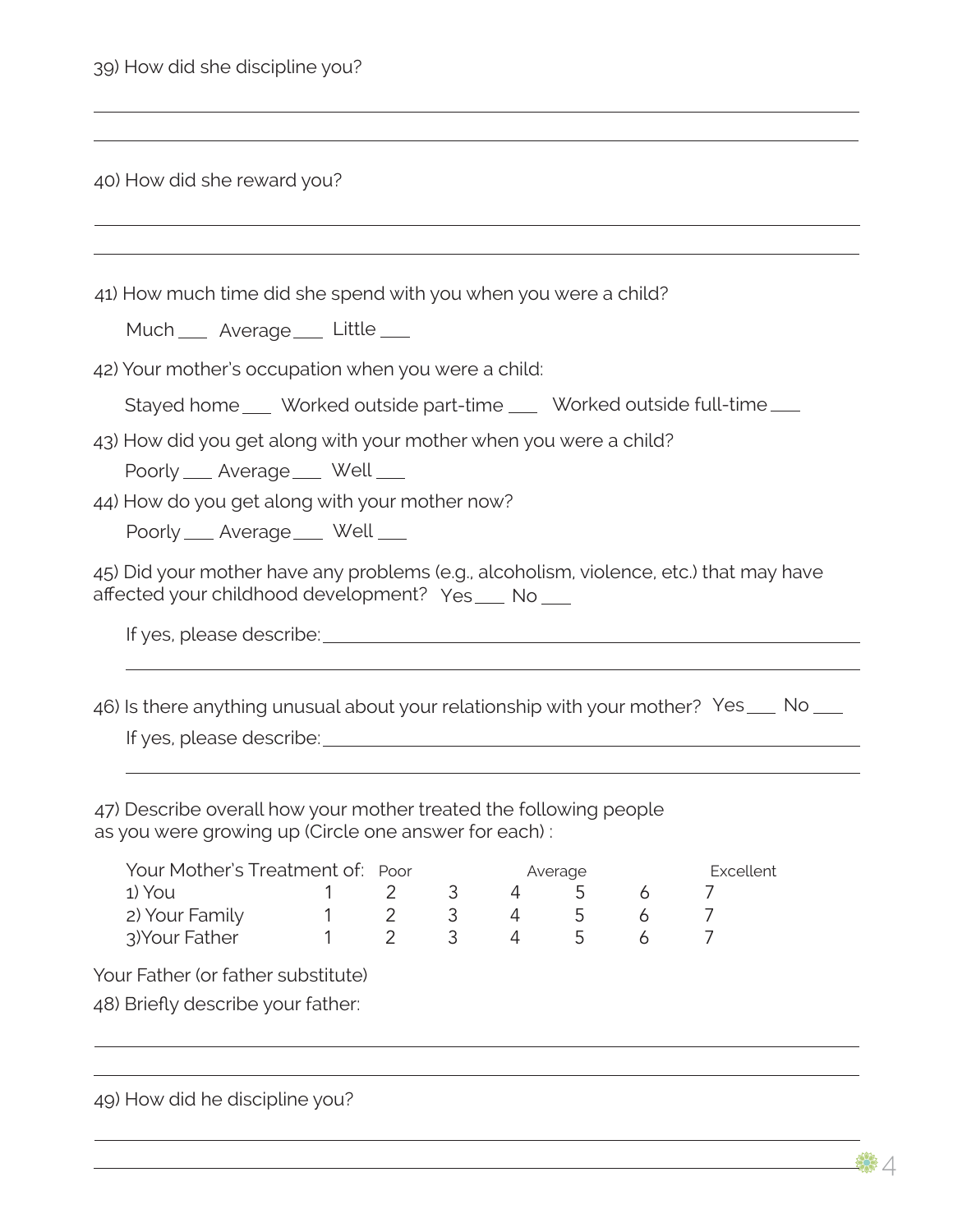51) How much time did he spend with you when you were a child?

Much Average Little

52) Your father's occupation when you were a child:

Stayed home Worked outside part-time Worked outside full-time

53) How did you get along with your father when you were a child?

Poorly \_\_ Average \_\_ Well

54) How do you get along with your father now?

Poorly \_\_ Average \_\_ Well

55) Did your father have any problems (e.g., alcoholism, violence, etc.) that may have affected your childhood development? Yes No

If yes, please describe: <u>contained and a set of yes</u> please describe:

If yes, please describe: 56) Is there anything unusual about your relationship with your father? Yes No

57) Describe overall how your father treated the following people as you were growing up (Circle one answer for each) :

| Your Father's Treatment of: Poor |  |  | Average |  |  |  | Excellent |  |
|----------------------------------|--|--|---------|--|--|--|-----------|--|
| 1) You                           |  |  |         |  |  |  |           |  |
| 2) Your Family                   |  |  |         |  |  |  |           |  |
| 3) Your Mother                   |  |  |         |  |  |  |           |  |

## THOUGHTS AND BEHAVIORS

58) Please check how often the following thoughts occur to you:

| 1) Life is hopeless.       |  | Never ___ Rarely ___ Sometimes ___ Often ___                                             |  |
|----------------------------|--|------------------------------------------------------------------------------------------|--|
| 2) I am lonely.            |  | Never __ Rarely __ Sometimes __ Often __                                                 |  |
| 3) No one cares.           |  | Never ___ Rarely ___ Sometimes ___ Often ___                                             |  |
| 4) I am a failure.         |  | Never __ Rarely __ Sometimes __ Often __                                                 |  |
| 5) People don't like.      |  | Never __ Rarely __ Sometimes __ Often __                                                 |  |
|                            |  |                                                                                          |  |
| 6) I want to die.          |  | Never ___ Rarely ___ Sometimes ___ Often ___                                             |  |
| 7) I want to hurt someone. |  | Never __ Rarely __ Sometimes __ Often __                                                 |  |
| 8) I am so stupid.         |  |                                                                                          |  |
| 9) I am going crazy.       |  | Never __ Rarely __ Sometimes __ Often __<br>Never ___ Rarely ___ Sometimes ___ Often ___ |  |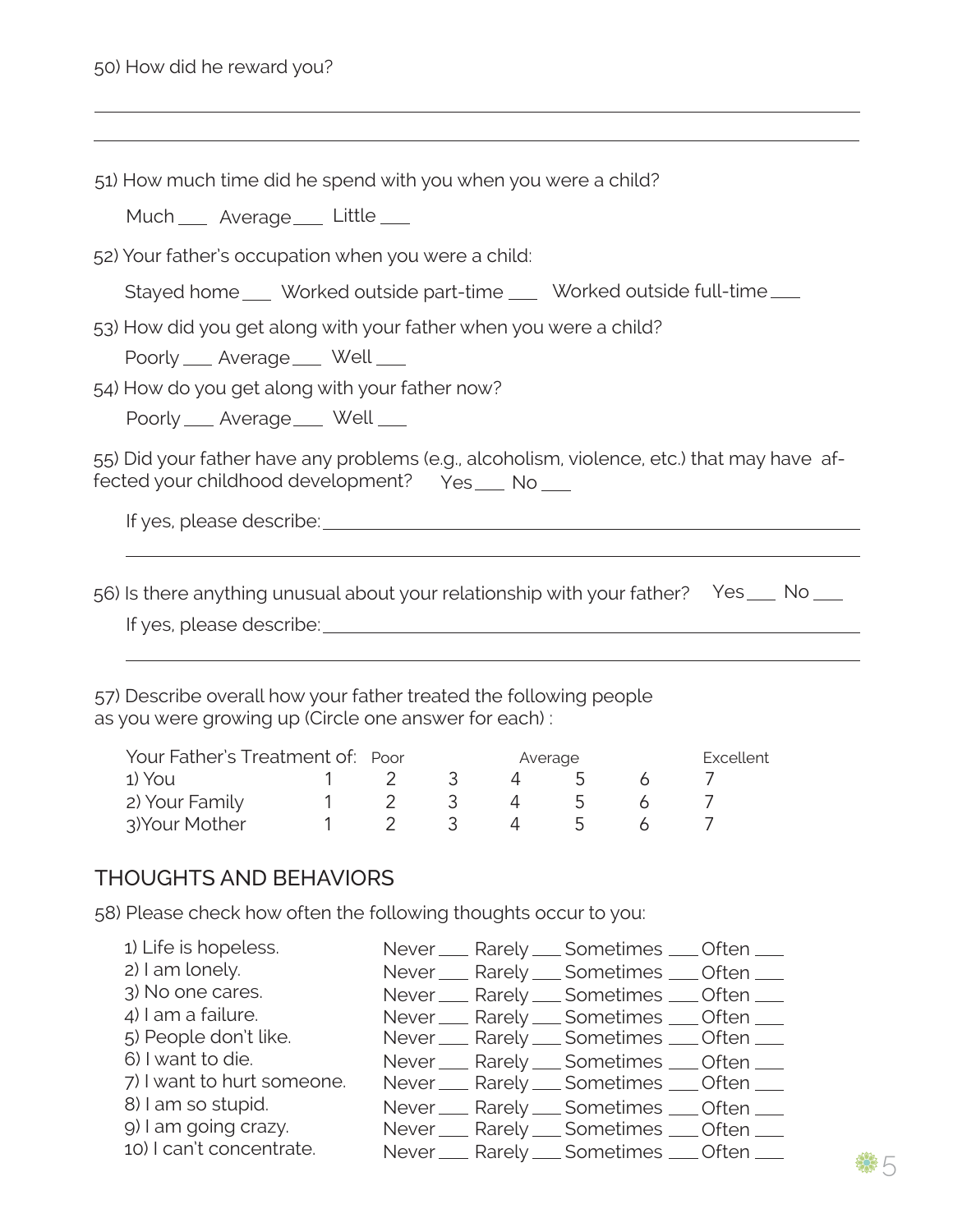| 11) I am so depressed.                                                 |  | Never ___ Rarely ___ Sometimes ___ Often ___ |  |
|------------------------------------------------------------------------|--|----------------------------------------------|--|
| 12) I can't be forgiven.                                               |  | Never ___ Rarely ___ Sometimes ___ Often ___ |  |
| 13) Why am I so different?                                             |  | Never ___ Rarely ___ Sometimes ___ Often ___ |  |
| 14) People hear my thoughts. Never __ Rarely __ Sometimes __ Often __  |  |                                              |  |
| 15) I have no emotions.                                                |  | Never ___ Rarely ___ Sometimes ___ Often ___ |  |
| 16) Someone is watching me. Never __ Rarely __ Sometimes __ Often __   |  |                                              |  |
| 17) I hear voices in my head. Never __ Rarely __ Sometimes __ Often __ |  |                                              |  |
| 18) I am out of control.                                               |  | Never ___ Rarely ___ Sometimes ___ Often ___ |  |

Please comment (e.g., examples, frequency, duration, effects on you) about each of the above thought that occur frequently or are a concern to you. Use the back of this sheet if necessary.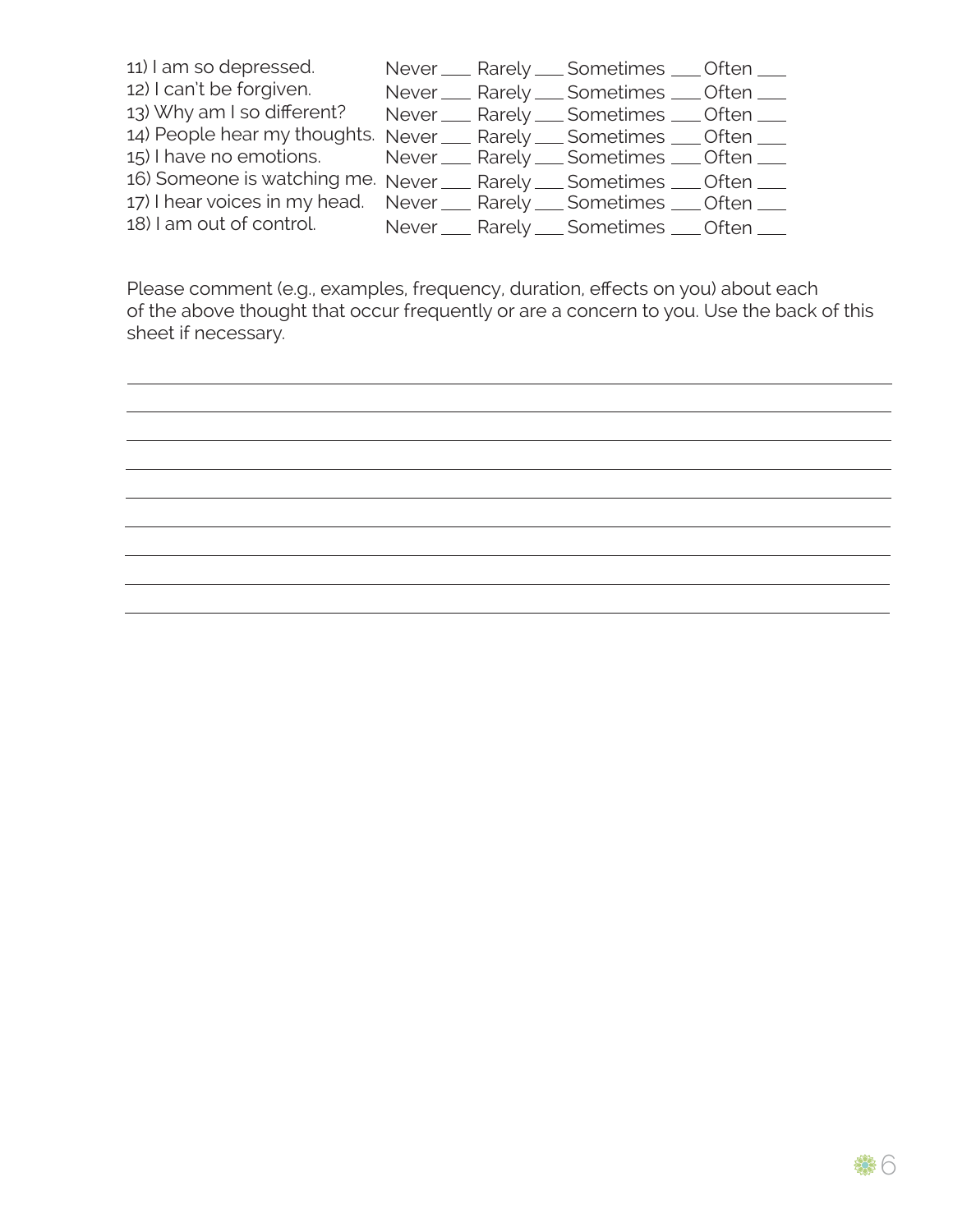## SYMPTOMS

59) Check the behaviors and symptoms that occur to you more often than you would like them to take place:

| Aggression <sub>—</sub>  | Fatigue ____                 | Sexual difficulties ____                                                                  |
|--------------------------|------------------------------|-------------------------------------------------------------------------------------------|
| Alcohol dependence ___   | Hallucinations ____          | Sick often__                                                                              |
| Anger $\_\_$             | Heart palpitations ___       | Sleeping problems                                                                         |
| Antisocial behavior ____ | High blood pressure ____     | Speech problems ____                                                                      |
| Anxiety $\_\_$           | Hopelessness <sub>____</sub> | Suicidal thoughts ___                                                                     |
| Avoiding people ___      | Impulsivity ___              | Thoughts disorganized_                                                                    |
| Chest pain $\_\_$        | Irritability____             | $Trembling_\_$                                                                            |
| Depression <sub>—</sub>  | Judgment errors ___          | Withdrawing ___                                                                           |
| Disorientation           | Loneliness <sub>—</sub>      | Worrying____                                                                              |
| Distractibility ____     | Memory Impairment___         | Other (specify) $\_\_\_\$                                                                 |
| Dizziness___             | Mood shifts___               | the control of the control of the control of the control of the control of the control of |
| Drug dependence ____     | Panic attacks_               |                                                                                           |
| Eating disorder          | Phobias/fears_               |                                                                                           |
| Elevated mood ___        | Recurring thoughts ___       |                                                                                           |

Please give examples of how each of the symptoms you checked impairs your ability to function (e.g., socially, emotionally, occupationally, physically). Use the back of this sheet if necessary.